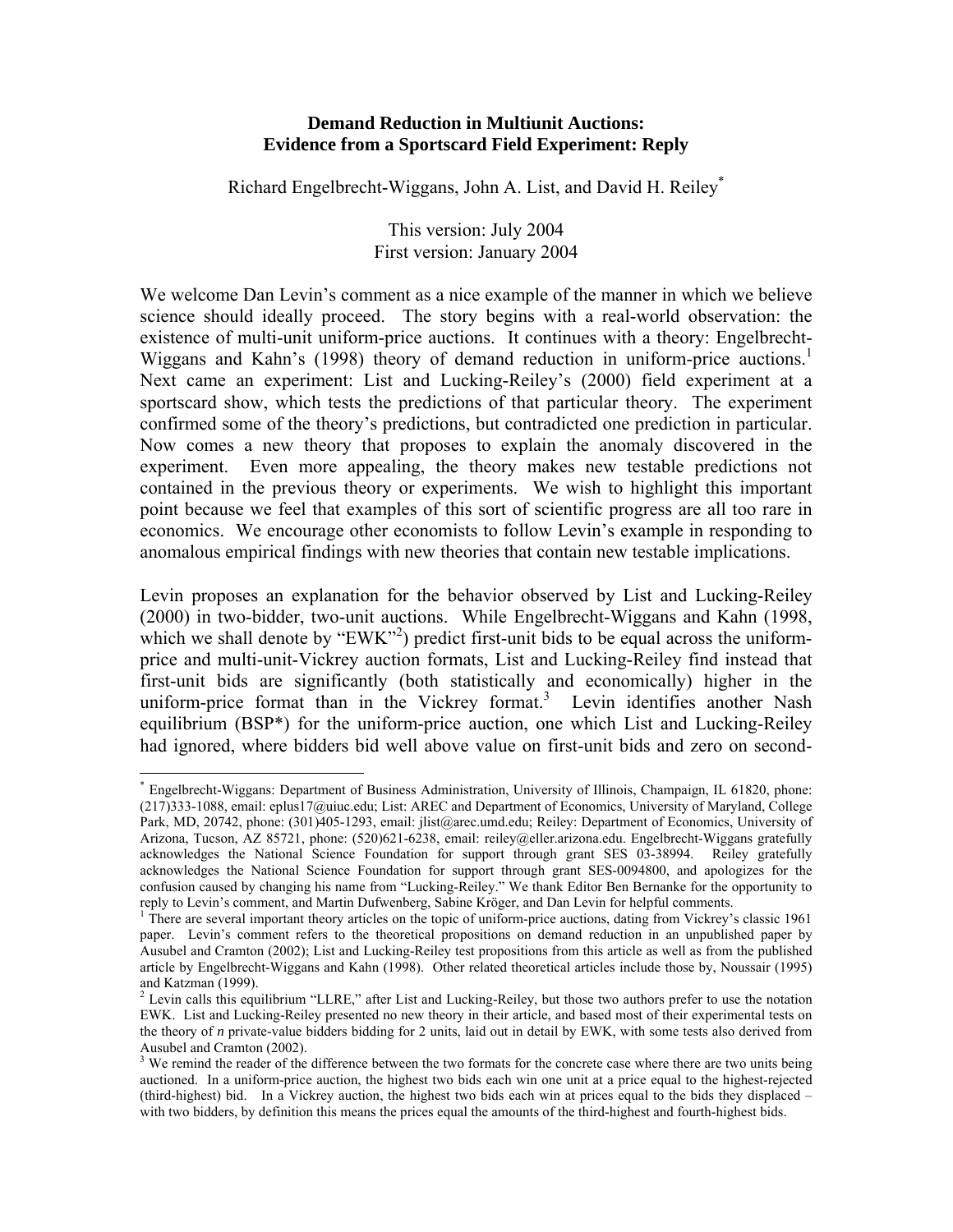unit bids.<sup>4</sup> A high first-unit bid effectively helps to "enforce" a demand-reduction equilibrium, making it impossible for a rival to win a second unit at a profitable price, and therefore giving the rival an incentive to bid zero on the second unit to keep the price down on the first unit she wins. Bidders therefore earn relatively high profits in this equilibrium, as each bidder wins one unit at a price of zero. Levin notes several additional advantages of his equilibrium compared with the EWK equilibrium.<sup>5</sup>

We wish to raise three concerns with Levin's proposal. First, Levin fails to consider whether his Nash equilibrium holds in the multi-unit Vickrey auction as well as in the uniform-price auction. In order to explain the experimentally observed, his theory should predict differences in equilibrium bidding behavior across the two auction formats. To addresss this, we will evaluate the existence and other properties of his equilibrium in the Vickrey auction format. Second, we temper Levin's claims that his equilibrium generally provides higher efficiency and higher bidders' surplus than the EWK equilibrium does. Third, we show that given the empirical distribution of bids in the experiment, a bidder has a good reason not to follow Levin's prescription of bidding above value on the first unit.

## **I. Why BSP\* in the Uniform-Price but not the Vickrey Auction?**

First, we examine to what extent Levin's BSP\* equilibrium can be applied to the multiunit Vickrey auction, a question Levin has not considered. To explain the difference in behavior across auction formats, the theory must tell us why first-unit bids are higher in the uniform-price auction than the Vickrey auction. In stating that empirical bids are "above value" for the uniform-price auction, Levin implicitly seems to assume by contrast that Vickrey-auction bids are approximately equal to values (the dominant strategy). This is not necessarily the case: because this was a field experiment rather than a laboratory experiment, we do not observe bidders' demand curves. Indeed, in his work with John Kagel, Levin has been a leader in documenting that bidders tend to overbid relative to value in Vickrey auctions (see Kagel and Levin (1993), Kagel and Levin (2001)). Two recent studies directly replicate the results of List and Lucking-Reiley (2000) in the laboratory with two bidders and two goods, and both find evidence that bidders tend to bid more than value on the first unit in *both* the Vickrey and the uniformprice format.<sup>6</sup> Porter and Vragov (2003) induce declining demands for each bidder, while Engelmann and Grimm (2002) induce flat demands for each bidder. Consistent with the results of List and Lucking-Reiley (2000), both studies find a difference between auction formats in first-unit bids: bidders overbid *more* in the uniform-price than in the Vickrey format.

<sup>&</sup>lt;sup>4</sup> Engelbrecht-Wiggans and Kahn (1998) ruled out this equilibrium because it employs weakly dominated strategies. Levin argues, however, that the other advantages of his equilibrium (relative to EWK) outweigh this disadvantage.

 $<sup>5</sup>$  In some cases, there may be multiple EWK equilibria. For simplicity, our discussion assumes there is only one. Yet,</sup> each of our statements about "the EWK equilibrium" apply to all EWK equilibria.

<sup>&</sup>lt;sup>6</sup> Kagel (1995) reviews the extensive laboratory evidence on overbidding in single-unit Vickrey auctions, where it is a weakly dominant strategy to truthfully reveal one's value. The multi-unit-auction laboratory results are therefore consistent with the single-unit-auction laboratory results. Since we cannot observe values directly in the field experiment, we concern ourselves primarily with explaining bidding differences between uniform-price and Vickrey auctions.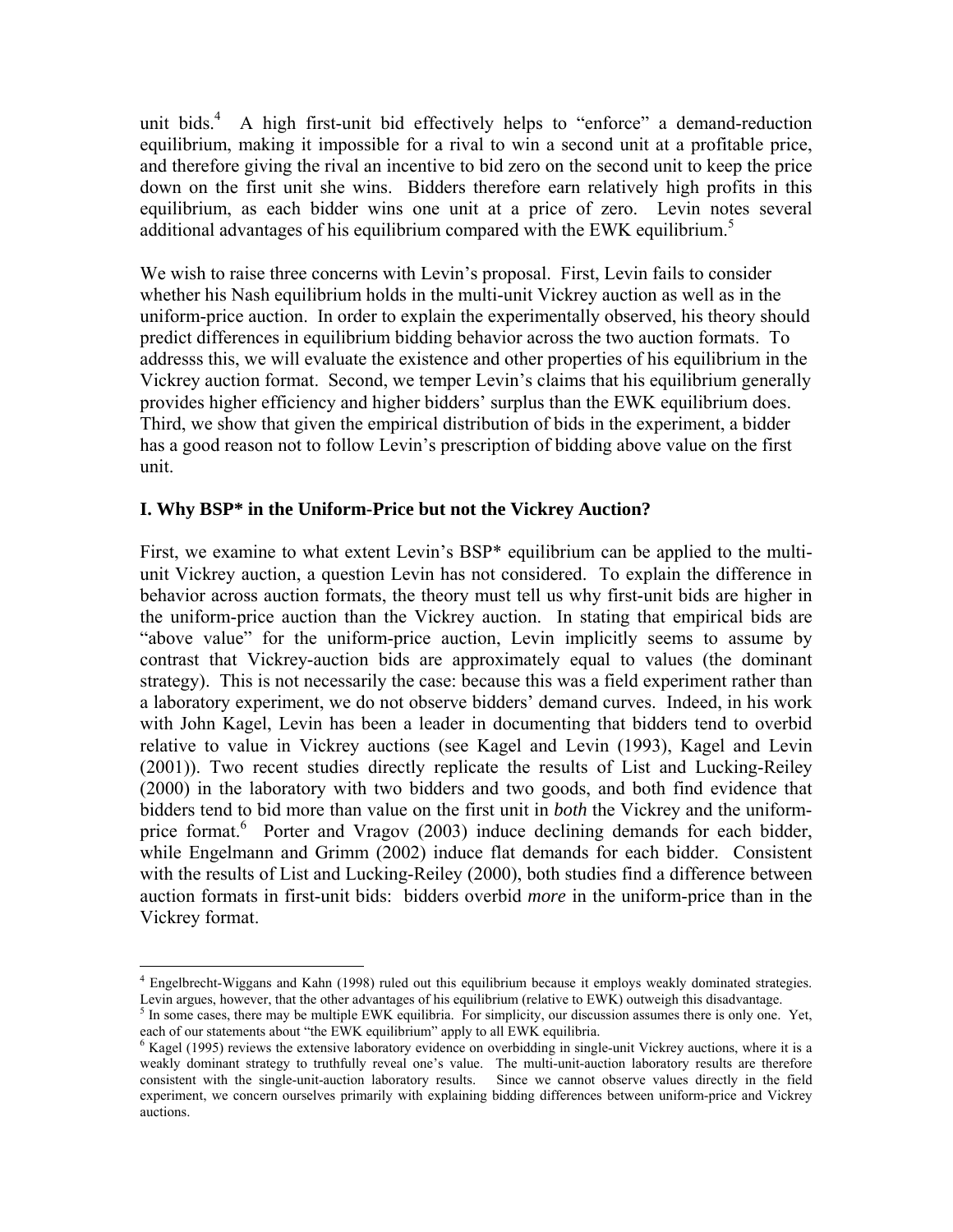Unfortunately for Levin, it turns out that BSP\* is also an equilibrium to the Vickrey auction, casting some doubt on his theory's ability to explain the difference in bidding behavior between the uniform-price and Vickrey formats. To see that BSP\* is an equilibrium in the Vickrey auction, suppose that my rival is submitting a bid of  $\beta \geq 1$  on the first unit and a bid of zero on the second unit. If I adopt the same strategy, then we each win one unit at a price of zero. Can I do any better by adopting a different strategy? If I set the amount of my higher bid to any value above zero, and keep my lower bid below the other bidder's bid β, I still win one unit at a price of zero, and do not change my surplus. If I set both bids equal to zero, I risk winning nothing and earning zero surplus, so this makes me worse off. The final case is that I set both bids greater than or equal to β; in this case I win two units instead of one, but I pay the amount β for each unit and therefore earn a negative surplus. Thus, there is no gain to deviating from BSP\*, and therefore BSP\* is an equilibrium to the multi-unit Vickrey auction.

In order for Levin's theory to explain the data, we must therefore provide a theoretical reason why BSP\* should be played in the uniform-price auction but not in the Vickrey auction. Levin notes several advantages of BSP\* relative to EWK in the uniform-price auction, including: (1) BSP\* bid levels are easy to choose, as they do not depend on the shape of the distribution of possible bidder values, (2) BSP\* has no bidder regret<sup>7</sup> in equilibrium, and (3) bidders share the surplus more equally in  $BSP^*$ .<sup>8</sup> We might ask whether BSP\* has these same advantages relative to truthtelling in the Vickrey auction. It turns out that truthtelling involves strategies just as easy as BSP\* and yields no ex-post regret<sup>9</sup>, but BSP\* does divide surplus more equally among the bidders than truthtelling does.10 Thus, only one of BSP\*'s three relative advantages in the uniform-price auction also occurs in the Vickrey auction.<sup>11</sup> We personally find the relatively low cognitive cost of formulating a bidding strategy to be the most attractive advantage of BSP\* relative to EWK. Since this relative advantage of BSP\* disappears in the Vickrey auction, we

<sup>&</sup>lt;sup>7</sup> We believe Levin uses the term "regret" in the same sense used by Engelbrecht-Wiggans (1989), the first paper we know of to have examined regret in the context of bidding. Consider an example where EWK has ex-post regret while BSP\* does not—a 2-bidder, 2-unit auction with minimum bid equal to zero, and suppose each bidder obtains her values from two independent draws from a uniform distribution on  $[0,1]$ . As shown by EWK in their Example 1, the unique EWK equilibrium in pure strategies is for each bidder to bid truthfully on the first unit and zero on the second unit, so each bidder wins one unit at a price of zero. Now consider the realization of values where Bidder A values the two units at 0.9 and 0.8 respectively, while Bidder B values the two units at 0.3 and 0.2, respectively. In equilibrium, Bidder A earns a surplus of 0.9. After observing B's bids, A would wish that she had submitted a second-unit bid of 0.31 instead of 0, thus beating Bidder B's first-unit bid, and therefore winning two units for a total surplus of 1.1 instead of winning a single unit for a surplus of 0.9. Thus, Bidder A has regret in this particular example. By contrast, in BSP\*, she could not increase her ex-post surplus by increasing her second-unit bid because she could only win a second unit by submitting two bids greater than or equal to 1 (exceeding Bidder B's first-unit bid), in which case she earns a total surplus of  $-0.3$  instead of  $+0.9$ .

<sup>&</sup>lt;sup>8</sup> Levin actually claims five advantages of BSP\* relative to EWK, but we are less sanguine about the last two. The fourth claim, that efficiency is at least as high in BSP\* as in EWK, turns out to be false (see below). The fifth claim, that total bidders' surplus is often higher in BSP\* than in EWK, seems overstated. Below, we give one example of realized bidder values where surplus is higher in BSP\*, and another where surplus is higher in EWK. Since we do not know whether BSP\* provides a Pareto improvement on average (over all possible realizations of bidder values), we are reluctant to agree that increased bidder surplus is a clear advantage of BSP\* over EWK.

<sup>&</sup>lt;sup>9</sup> Bidding equal to one's value does not involve any complicated calculations involving the distribution of others' values, and since truthtelling is a weakly dominant strategy in the Vickrey auction it cannot involve regret.<br><sup>10</sup> When bidders play the truthtelling equilibrium, one bidder can win both units. This cannot occur in BSP\*.<br><sup></sup>

is not necessarily higher because BSP\* involves lower efficiency. See below.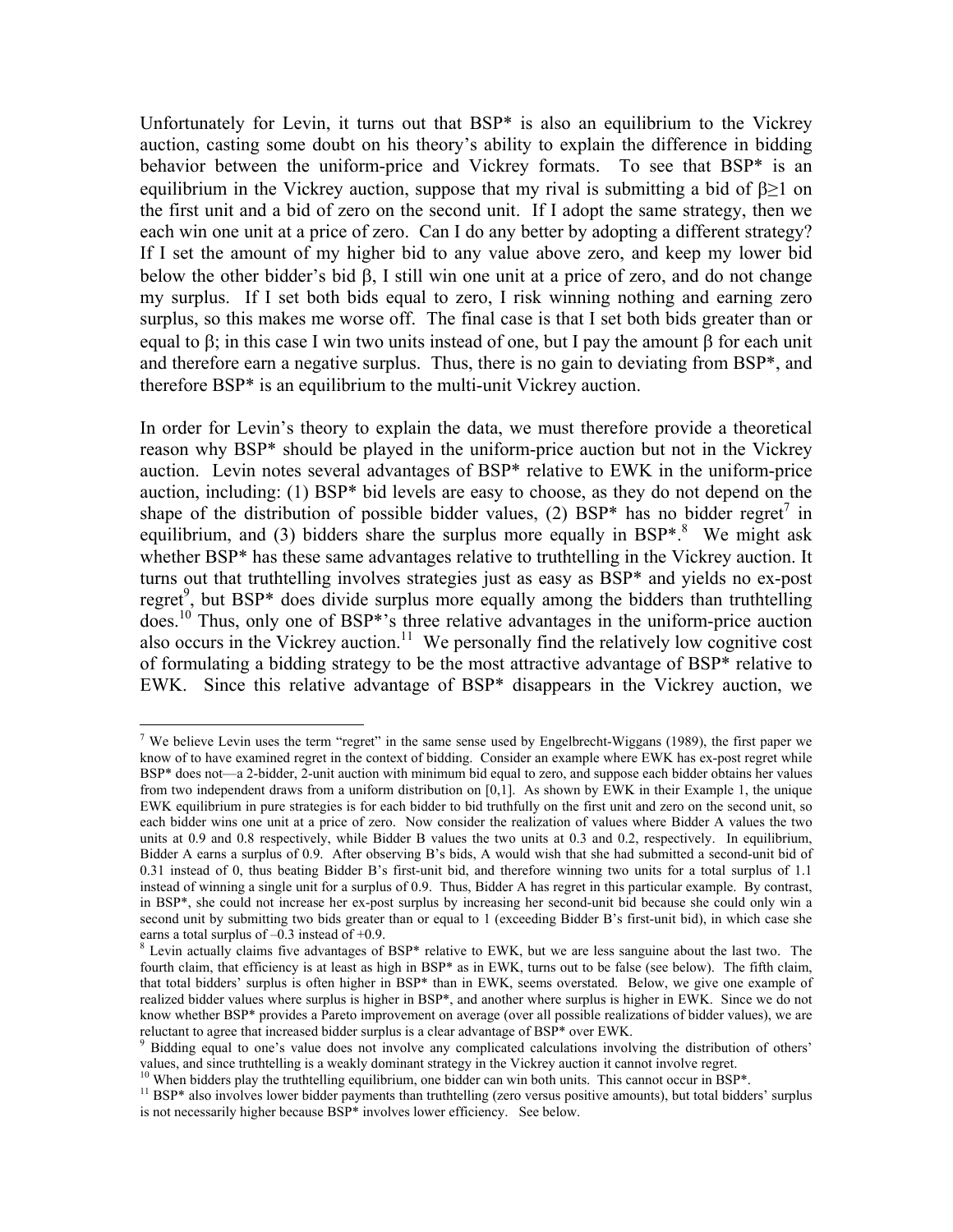conclude that there is at least one good reason why BSP\* might be relevant in the uniform-price auction but not in the Vickrey auction.

## **II. Does BSP\* Really Provide Higher Payoffs to Bidders?**

Second, we examine the question of whether Levin's BSP\* equilibrium provides higher efficiency and increased payoffs for the bidders. Levin asserts that "it is not the case that efficiency is higher in [EWK] than in BSP\*. In fact, the reverse is often true." He uses this assertion, combined with the assertion that equilibrium payments are always lower in BSP<sup>\*</sup>, to conclude that "total bidders' surplus is often larger in BSP<sup>\*</sup> than in [EWK]." However, we can show that the efficiency assertion is not true; in fact, EWK provides weakly higher efficiency than BSP<sup>\*.12</sup>

To show this, we consider two cases. First, for some realizations of values, the EWK equilibrium may allocate one unit to each bidder, just as in Levin's BSP\* equilibrium. In this case, efficiency is the same in both equilibria. Second, the EWK equilibrium may allocate both units to the same bidder. This means that the winning bidder's second bid is higher than the losing bidder's first bid. Since first bids are truthful and the second bid is at most equal to the second value, this means that the winning bidder's second value is at least as great as the losing bidder's first value. This makes it efficient to allocate both units to the same bidder, as in EWK, and inefficient<sup>13</sup> to split the units between the two bidders, as in BSP\*. So Levin's equilibrium is never more efficient than the EWK equilibrium, and sometimes less efficient.

Even though BSP\* is in general less efficient than EWK, bidders might still be jointly better off under BSP\*. There are three cases to consider. In the first case, the EWK equilibrium involves each bidder bidding zero on the second unit,  $14$  so the allocations and bidder surplus are the same as in BSP\*. In the second case, EWK has at least one bidder submitting a nonzero second-unit bid, and the two second-unit bids turn out to be lower than the two first-unit bids. In this case, the bidders split the two units, each paying a positive amount (the third-highest bid), so EWK represents the same allocation as BSP\* with higher prices, which means the bidders are better off under BSP<sup>\*</sup>. In the third case, EWK has at least one bidder submitting a positive second-unit bid, and this bidder ends up winning both units. Then efficiency is higher in EWK than in BSP\*, but it involves higher (nonzero) payments to the seller. The increased efficiency may or may not outweigh the higher payments, making bidders better off in EWK than in BSP\*. One might conjecture that the *expected* bidder surplus (over all possible realizations of values) is always higher under BSP\* than under EWK, in which case BSP\* would provide a Pareto improvement, but no one has yet proven this statement to our knowledge. While

<sup>&</sup>lt;sup>12</sup> We also disagree slightly with the assertion about bidder payments. Equilibrium payments are not "always lower in BSP\*" than in EWK, at least not in a strict sense. For some distributions of values, EWK predicts second-unit bids equal to zero, so bidder payments in both equilibria are equal to zero, and thus equal to each other (not "always lower in BSP\*"). However, Levin's statement is true if expressed as a weak rather than strict inequality: bidder payments in

BSP<sup>\*</sup> are always *less than or equal to* bidder payments in EWK.<br><sup>13</sup> Assuming that the winner's second bid is not exactly equal to the loser's first bid, an event which happens with probability zero for continuous probability distributions of values.<br><sup>14</sup> By EWK's Corollary 4.4, second-unit bids can equal zero in equilibrium whenever the marginal density of *v<sub>i,1</sub>* is

nondecreasing.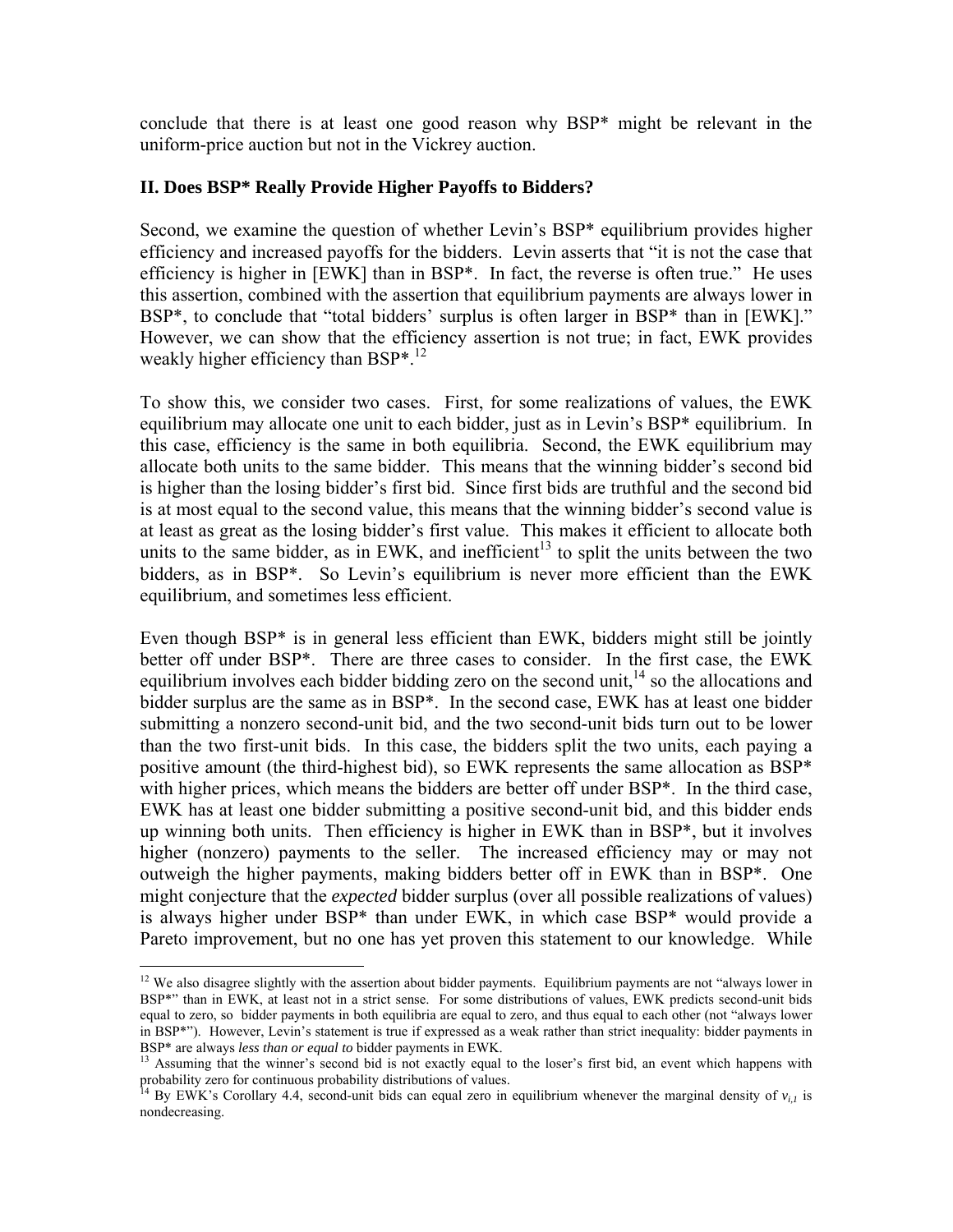Levin claims that total bidders' surplus is *often* larger in BSP\* than in [EWK]," we feel that "sometimes" would be more accurate than "often."

# **III. Beliefs inconsistent with the actual data**

Finally, Levin's theory requires bidders to have beliefs<sup>15</sup> that are inconsistent with the actual data. To understand Levin's implicit assumption about beliefs, consider an auction with 2 units, 2 bidders, and a minimum bid of zero. Suppose that bidder A has values of 0.5 and 0.4, and that bidder B has values of 0.9 and 0.7. The BSP\* equilibrium then prescribes that each bidder should bid 1 on the first unit<sup>16</sup> and 0 on the second unit; then each bidder wins one unit at a price of zero, and bidder A obtains a surplus of +0.5. Suppose instead that bidder B does not understand the equilibrium he is supposed to be playing, and he instead submits bids of 0.9 and 0.6. Then each bidder again wins one unit, but now the highest rejected bid of 0.6 determines the price, and therefore bidder A obtains a surplus of –0.1. This means that bidder A would have been better off following the EWK strategy of bidding truthfully (0.5) on the first unit, earning a surplus of zero, instead of following the BSP\* strategy and earning a negative profit. No matter what strategy B might pursue and no matter what A's second-unit bid might be, A can never do better on her first-unit bid than to bid equal to her first-unit value. In general, bidder A would be strictly worse off following BSP\* instead of EWK if there is even the slightest chance that bidder B might submit a second-unit bid higher than A's first-unit value.

Levin's equilibrium thus depends on each bidder believing that her rival will never submit a second-unit bid greater than her own first-unit value, but it turns out that such a belief is inconsistent with the experimental data on actual bids. Indeed, List and Lucking-Reiley (2000) report that nearly three-fourths of all second bids were strictly positive. They also report that the average second bid in the uniform-price auction ranged, depending on the treatment, from about 30 percent to about 60 percent of the average first bid in the Vickrey auction. Similarly, the laboratory experiments of Engelmann and Grimm (2003) and Porter and Vragov (2003) both observe a substantial fraction of second-unit bids to be higher than the median first-unit value in the distribution. Experimental observations thus demonstrate a very real chance that a bidder would find her competitor making two bids both in excess of her first-unit value.<sup>17</sup>

# **IV. Concluding Remarks**

 $\overline{a}$ 

<sup>&</sup>lt;sup>15</sup> Here, we use "beliefs" not in the technical sense of beliefs about other players' uncertain types, but rather to conjectures the players are making about each others' strategies in a situation with multiple equilibria.<br><sup>16</sup> Levin notes that a first-unit bid of any amount greater than or equal to 1 can be a BSP\* equilibrium. In this e

we assume a first-unit bid equal to 1 for simplicity, but our caveat holds even more strongly for first-unit bids above 1.<br><sup>17</sup> A related disadvantage of BSP\* is that it predicts all second-unit bids to be exactly zero, bu

the data. List and Lucking-Reiley found that 80% of their second-unit bids were nonzero. We do not wish to emphasize this observation, because no economic theory ever predicts behavior exactly. For example, Levin's theory might be approximately true (bidders do not bid exactly zero even though they are motivated to make one very high and one very low bid). Also, some fraction of bidders may be playing BSP\* (or approximately BSP\*) while some other fraction are playing EWK in the uniform-price auction. Provided the fraction playing BSP\* is lower in the Vickrey auction than in the uniform-price auction, this would be enough to produce the experimental results.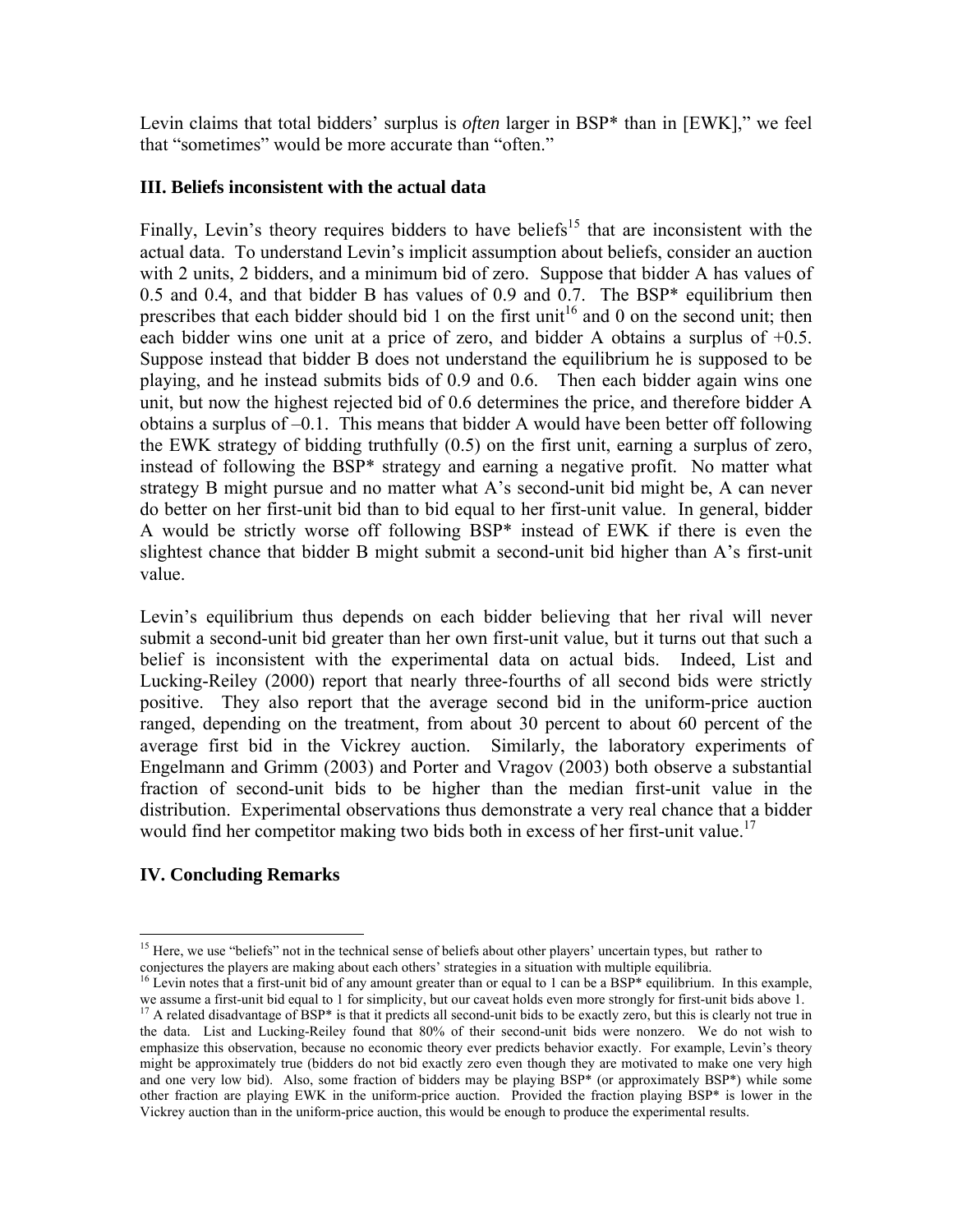Despite our caveats, Levin's model is the only theory we have seen that can explain the experimental observation of first-unit bids being higher in uniform-price auctions than in Vickrey auctions. An even greater strength of Levin's theory is the fact that it makes two new predictions. First, this equilibrium disappears when the number of bidders increases beyond two; with three or more bidders we are left with only the EWK equilibrium, so first-unit bids should be equal across auction formats. Second, this equilibrium also disappears when the seller implements a binding reserve price, setting the minimum bid high enough to have positive probability of exceeding a given bidder's willingness to pay for a second unit of the good. Levin notes that in our more recent work, we have already confirmed the first of these two predictions. It will be interesting to see whether the second prediction is correct as well. To Levin's credit, he made these two predictions before he ever saw our data. We find this very exciting, as we feel economic science advances more quickly when theorists go out on a limb to make new testable predictions.